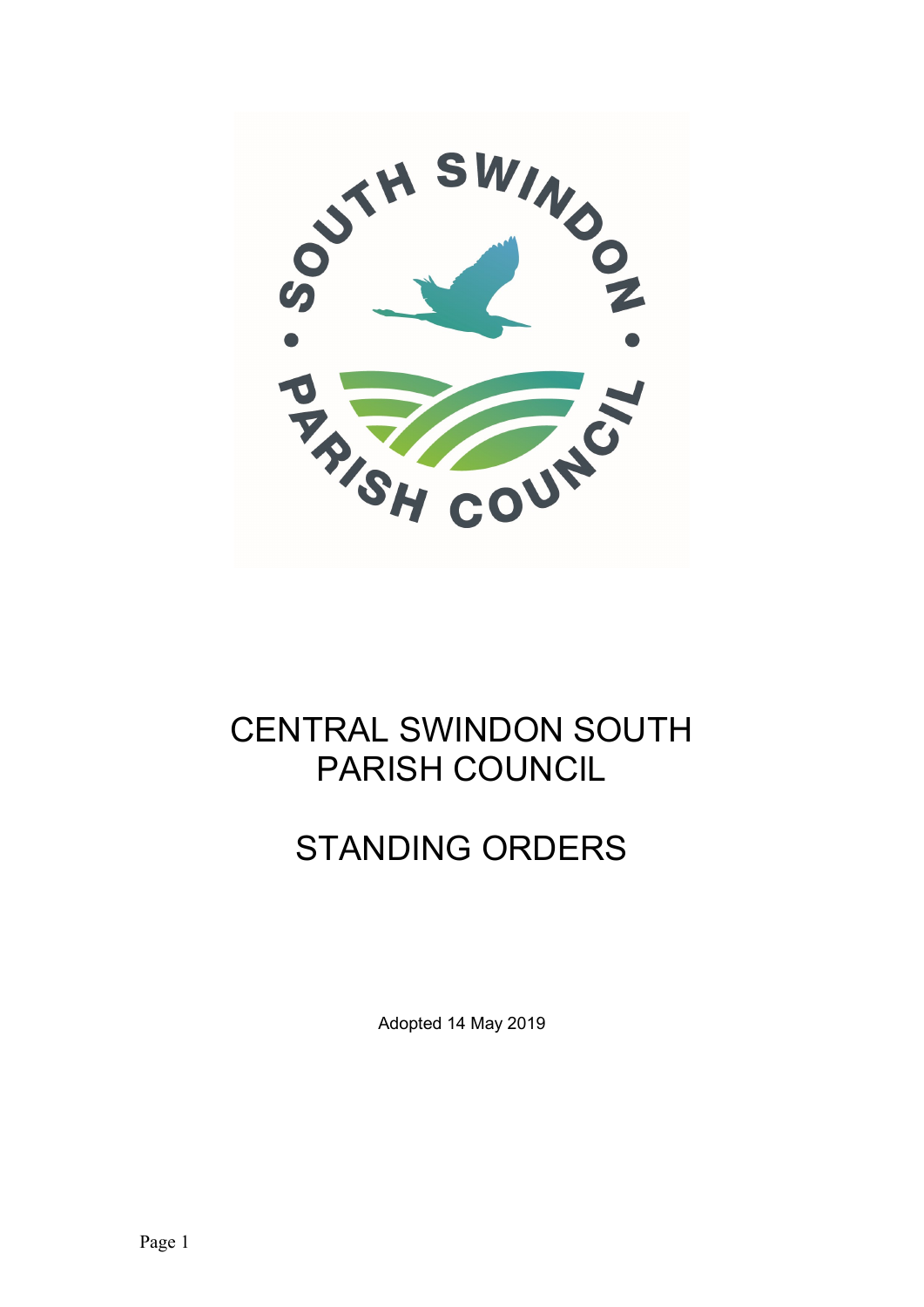# List of standing orders

| 1.  | Rules of debate at meetings                                                            | 3                 |
|-----|----------------------------------------------------------------------------------------|-------------------|
| 2.  | Disorderly conduct at meetings                                                         | 5                 |
| 3.  | Meetings generally                                                                     | 5                 |
| 4.  | Committees and sub-committees                                                          | 8                 |
| 5.  | Ordinary council meetings                                                              | 9                 |
| 6.  | Extraordinary meetings of the council and committees<br>and sub-committees             | 11                |
| 7.  | <b>Previous resolutions</b>                                                            | 11                |
| 8.  | Voting on appointments                                                                 | 11                |
| 9.  | Motions for a meeting that require written notice<br>to be given to the Proper Officer | 12                |
| 10. | Motions at a meeting that do not require written notice                                | $12 \overline{ }$ |
| 11. | Handling confidential or sensitive information                                         | 13                |
| 12. | <b>Minutes</b>                                                                         | 13                |
| 13. | Code of conduct and dispensations                                                      | 14                |
| 14. | Code of conduct complaints                                                             | 15                |
| 15. | <b>Proper Officer</b>                                                                  | 16                |
| 16. | <b>Responsible Financial Officer</b>                                                   | 17                |
| 17. | Accounts and accounting statements                                                     | 17                |
| 18. | Financial controls and procurement                                                     | 18                |
| 19. | Handling staff matters                                                                 | 20                |
| 20. | Requests for information                                                               | 20                |
| 21. | Relations with the press/media                                                         | 21                |
| 22. | Execution and sealing of legal deeds                                                   | 21                |
| 23. | Communicating with District and County or<br>Unitary councillors                       | 22                |
| 24. | Restrictions on councillor activities                                                  | 22                |
| 25. | <b>Data Protection Legislation</b>                                                     | 22                |
| 26. | Standing orders generally                                                              | 22                |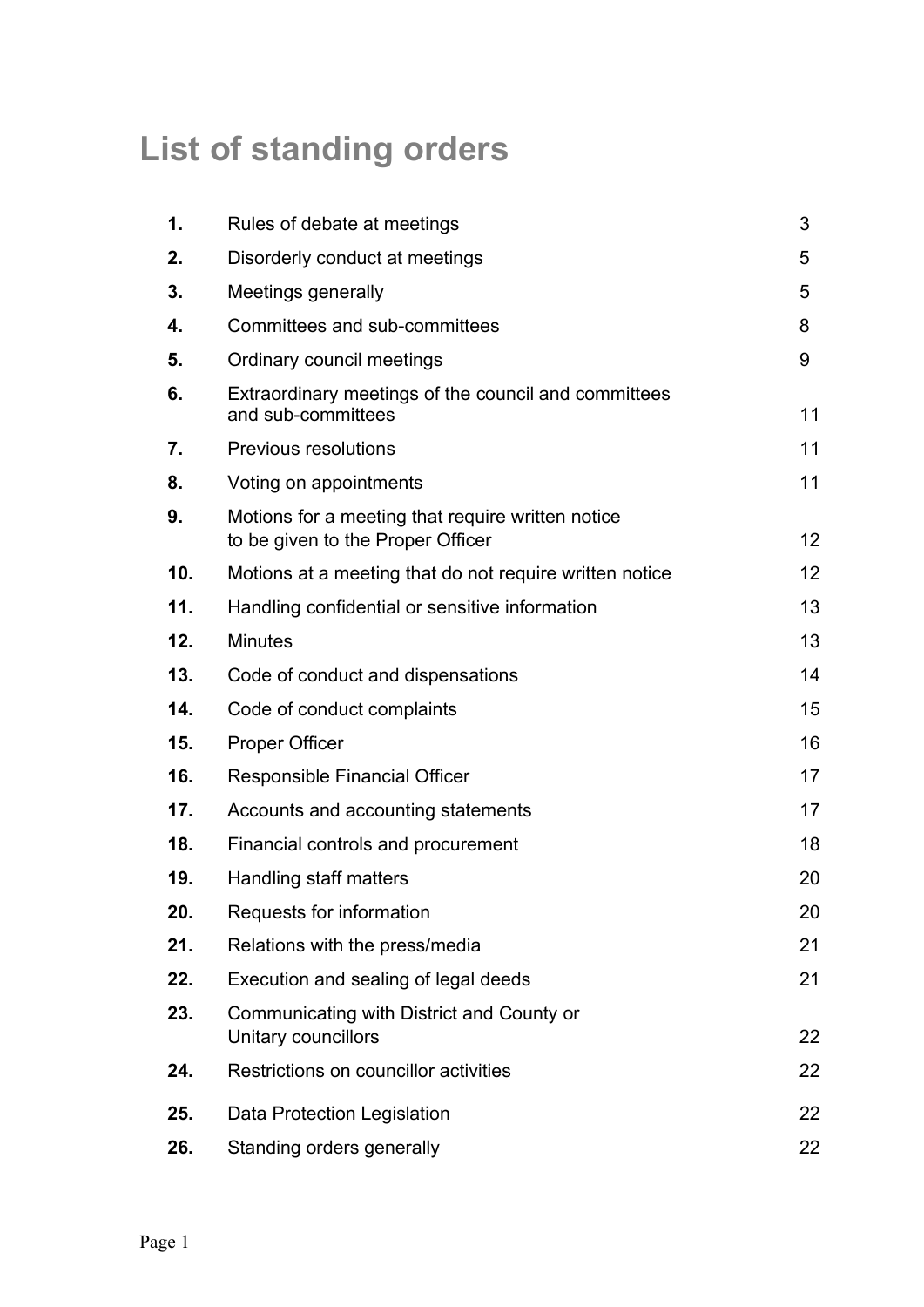# Standing orders

### 1. Rules of debate at meetings

- a Motions on the agenda shall be considered in the order that they appear unless the order is changed at the discretion of the chair of the meeting.
- b A motion (including an amendment) shall not be progressed unless it has been moved and seconded.
- c A motion on the agenda that is not moved by its proposer may be treated by the chair of the meeting as withdrawn.
- d If a motion (including an amendment) has been seconded, it may be withdrawn by the proposer only with the consent of the seconder and the meeting.
- e An amendment is a proposal to remove or add words to a motion. It shall not negate the motion.
- f If an amendment to the original motion is carried, the original motion becomes the substantive motion upon which further amendment(s) may be moved.
- g An amendment shall not be considered unless early verbal notice of it is given at the meeting and, if requested by the chair of the meeting, is expressed in writing to the chair.
- h A councillor may move an amendment to their own motion if agreed by the meeting. If a motion has already been seconded, the amendment shall be with the consent of the seconder and the meeting.
- i If there is more than one amendment to an original or substantive motion, the amendments shall be moved in the order directed by the chair.
- j Subject to standing order 1(k) below, only one amendment shall be moved and debated at a time, the order of which shall be directed by the chair of the meeting.
- k One or more amendments may be discussed together if the chair of the meeting considers this expedient, but each amendment shall be voted upon separately.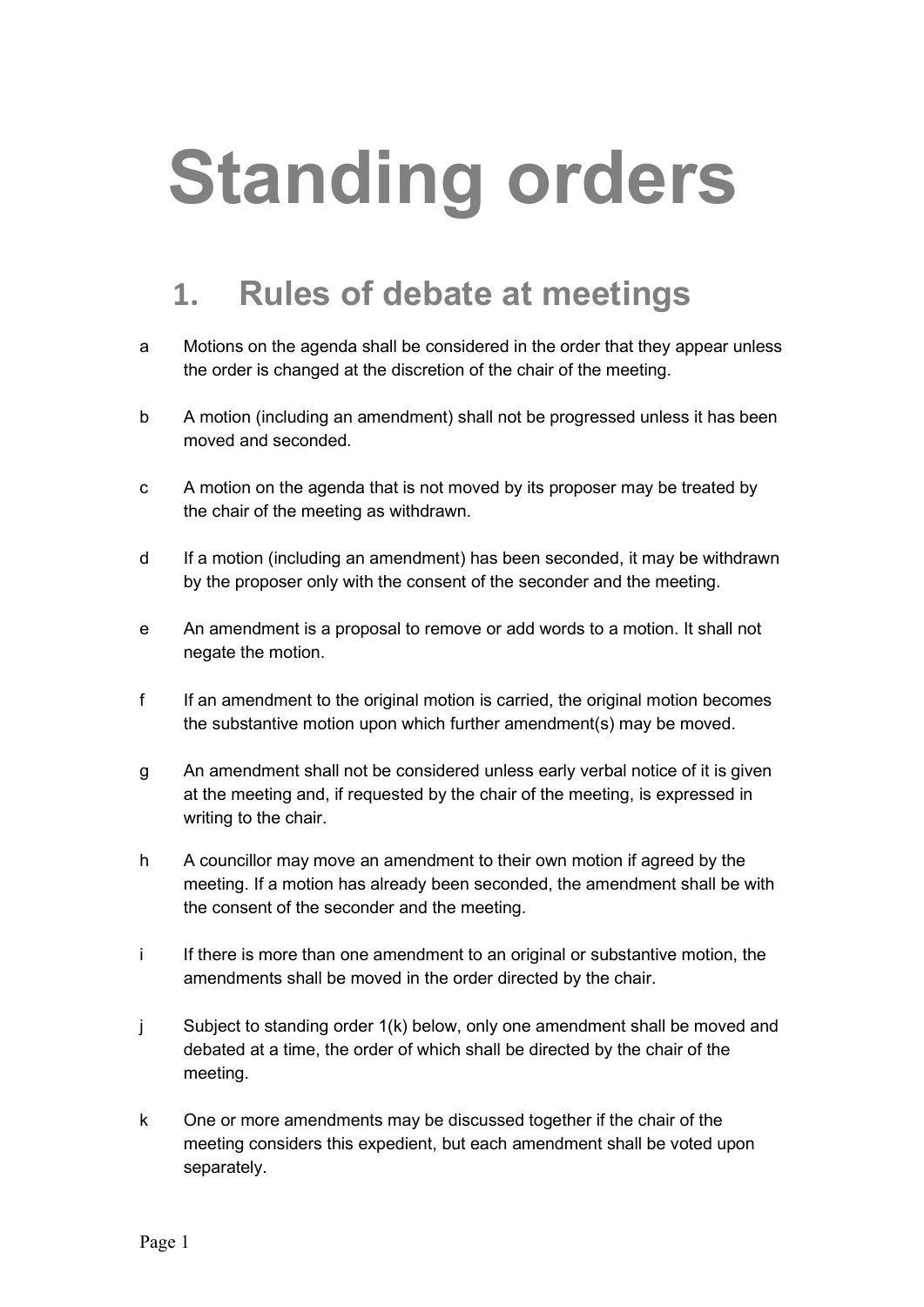- l A councillor may not move more than one amendment to an original or substantive motion.
- m The mover of an amendment has no right of reply at the end of debate on it.
- n Where a series of amendments to an original motion are carried, the mover of the original motion shall have a right of reply either at the end of debate of the first amendment or at the very end of debate on the final substantive motion immediately before it is put to the vote.
- o Unless permitted by the chair of the meeting, a councillor may speak once in the debate on a motion except:
	- i. to speak on an amendment moved by another councillor
	- ii. to move or speak on another amendment if the motion has been amended since he last spoke
	- iii. to make a point of order
	- iv. to give a personal explanation; or
	- v. in exercise of a right of reply
- p During the debate of a motion, a councillor may interrupt only on a point of order or a personal explanation and the councillor who was interrupted shall stop speaking. A councillor raising a point of order shall identify the standing order which he considers has been breached or specify the other irregularity in the proceedings of the meeting he is concerned by.
- q A point of order shall be decided by the chair of the meeting and their decision shall be final.
- r When a motion is under debate, no other motion shall be moved except:
	- i. to amend the motion
	- ii. to proceed to the next business
	- iii. to adjourn the debate
	- iv. to put the motion to a vote
	- v. to ask a person to be no longer heard or to leave the meeting
	- vi. to refer a motion to a committee or sub-committee for consideration
	- vii. to exclude the public and press
	- viii. to adjourn the meeting; or
	- ix. to suspend a particular standing order(s) excepting those which reflect mandatory statutory requirements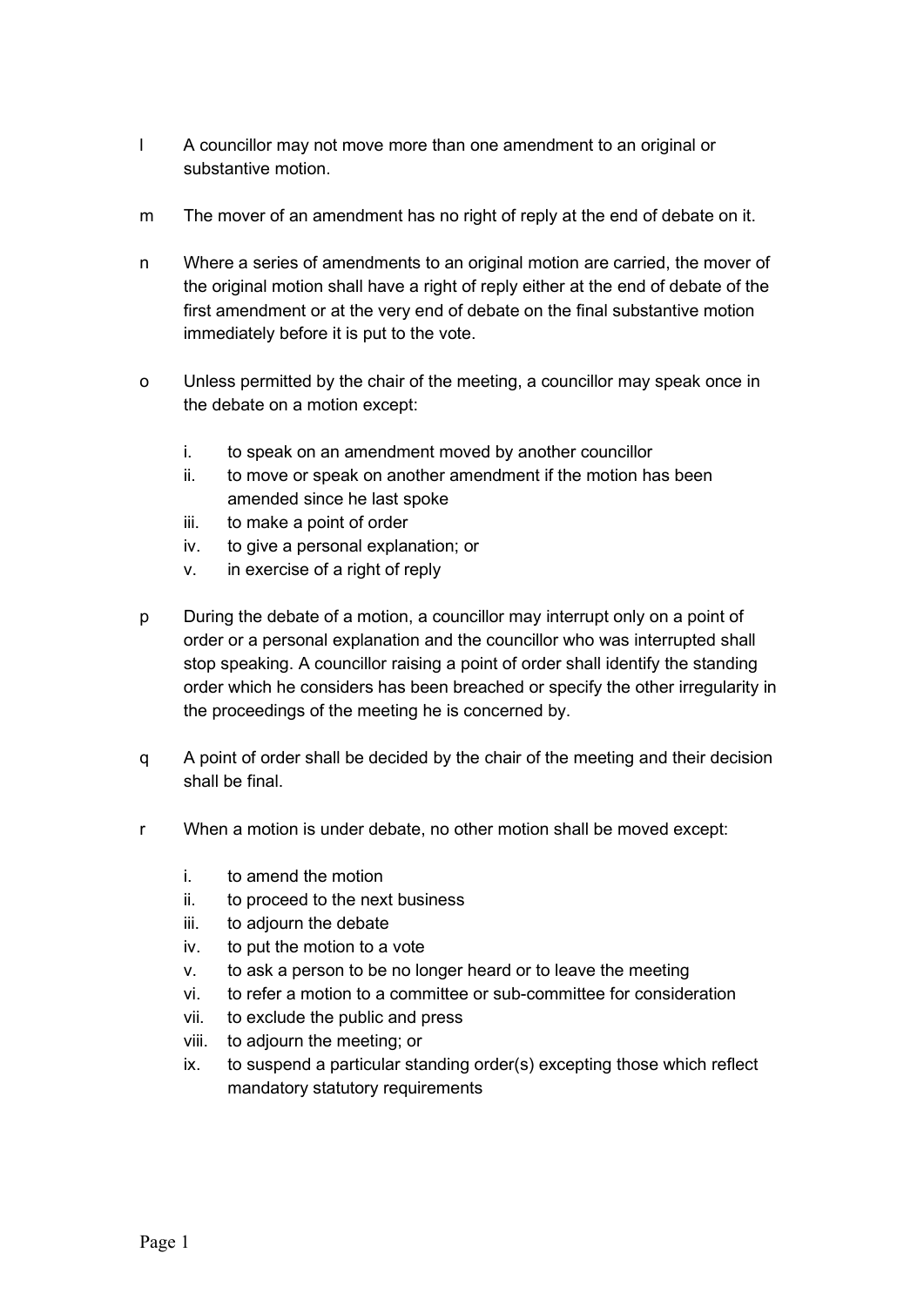- s Before an original or substantive motion is put to the vote, the chair of the meeting shall be satisfied that the motion has been sufficiently debated and that the mover of the motion under debate has exercised or waived their right of reply.
- t Excluding motions moved understanding order 1(r) above, the contributions or speeches by a councillor shall relate only to the motion under discussion and shall not exceed 5 minutes without the consent of the chairman of the meeting.

#### 2. Disorderly conduct at meetings

- a No person shall obstruct the transaction of business at a meeting or behave offensively or improperly. If this standing order is ignored, the chair of the meeting shall request such person(s) to moderate or improve their conduct.
- b If person(s) disregard the request of the chair of the meeting to moderate or improve their conduct, any councillor or the chair of the meeting may move that the person be no longer heard or excluded from the meeting. The motion, if seconded, shall be put to the vote without discussion.
- c If a resolution made under standing order 2(b) above is ignored, the chair of the meeting may take further reasonable steps to restore order or to progress the meeting. This may include temporarily suspending or closing the meeting.

#### 3. Meetings generally

- a Meetings shall not take place in premises which at the time of the meeting are used for the supply of alcohol, unless no other premises are available free of charge or at a reasonable cost.
- b The minimum three clear days for notice of a meeting does not include the day on which notice was issued, the day of the meeting, a Sunday, a day of the Christmas break, a day of the Easter break or of a bank holiday or a day appointed for public thanksgiving or mourning.
- c The minimum three clear days' public notice for a meeting does not include the day on which the notice was issued or the day of the meeting unless the meeting is convened at shorter notice.
- d Meetings shall be open to the public unless their presence is prejudicial to the public interest by reason of the confidential nature of the business to be transacted or for other special reasons. The public's exclusion from part or all of a meeting shall be by a resolution which shall give reasons for the public's exclusion.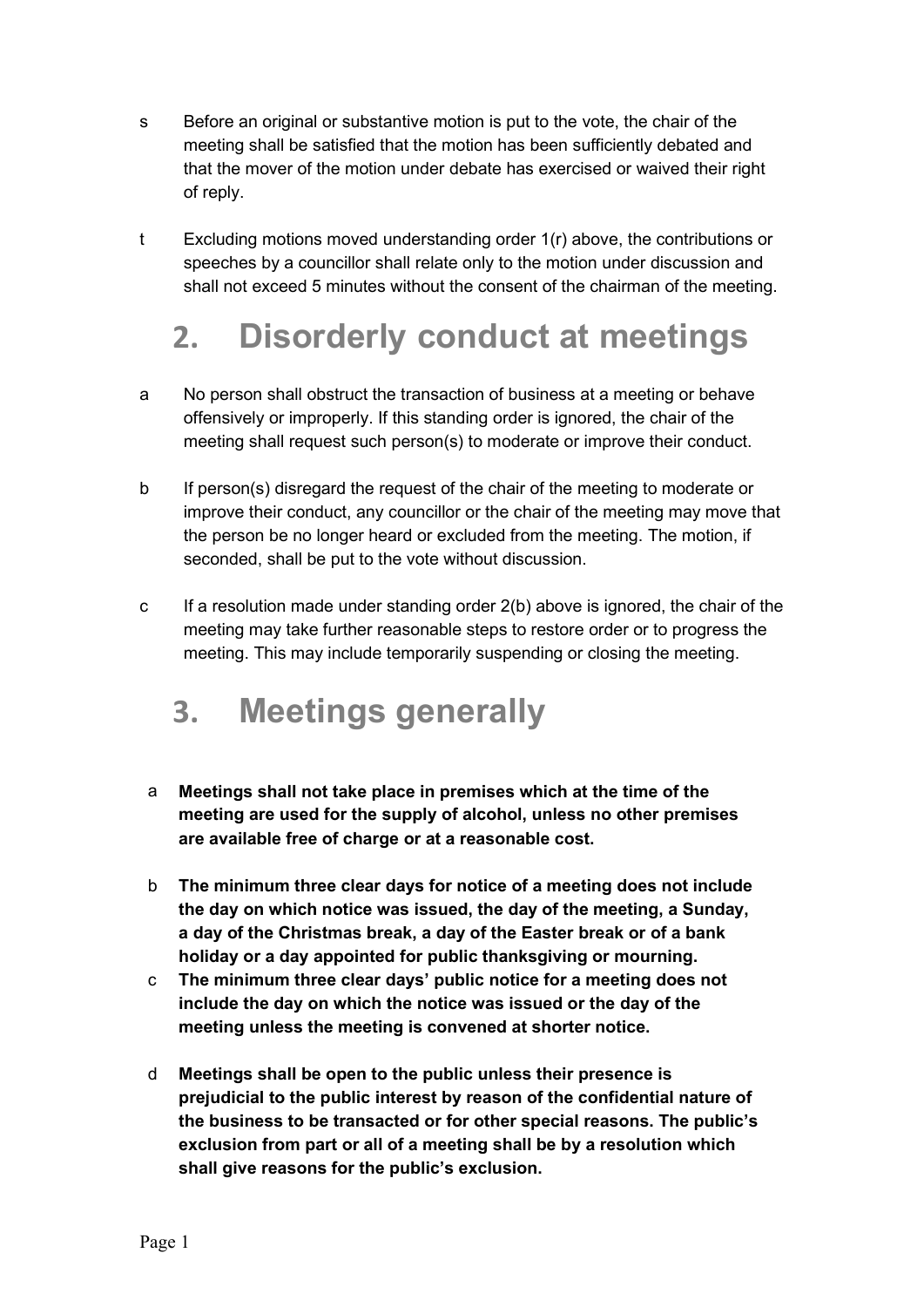- e Members of the public may make representations, answer questions and give evidence at a meeting which they are entitled to attend in respect of the business on the agenda.
- f The period of time designated for public participation at a meeting in accordance with standing order 3(e) above shall not exceed 10 minutes unless directed by the chair of the meeting.
- g In accordance with standing order 3(e) above, a question shall not require a response at the meeting nor start a debate on the question. The chair of the meeting may direct that a written or oral response be given.
- h A person who speaks at a meeting shall direct their comments to the chair of the meeting.
- i Only one person is permitted to speak at a time. If more than one person wants to speak, the chair of the meeting shall direct the order of speaking.
- j In Accordance with the Openness of Local Government Bodies Regulations 2014 a person who attends a meeting whilst the meeting is open to the public may:
	- a) film, photograph or make an audio recording of a meeting:
	- b) use any other means for enabling persons not present to see or hear proceedings at a meeting as it takes place or later
	- c) provide oral or written commentary about the meeting as it takes place. A person present at a meeting may not provide an oral report or oral commentary about a meeting as it takes place without prior permission.
- k The Press shall be provided with reasonable facilities for the taking of their report of all or part of a meeting at which they are entitled to be present.
- l Subject to standing orders which indicate otherwise, anything authorised or required to be done by, to or before the Chair of the Council may in their absence be done by, to or before the Vice-Chair of the Council (if any).
- m The Chair, if present, shall preside at a meeting. If the Chair is absent from a meeting, the Vice-Chair, if present, shall preside. If both the Chair and the Vice-Chair are absent from a meeting, a councillor as chosen by the councillors present at the meeting shall preside at the meeting.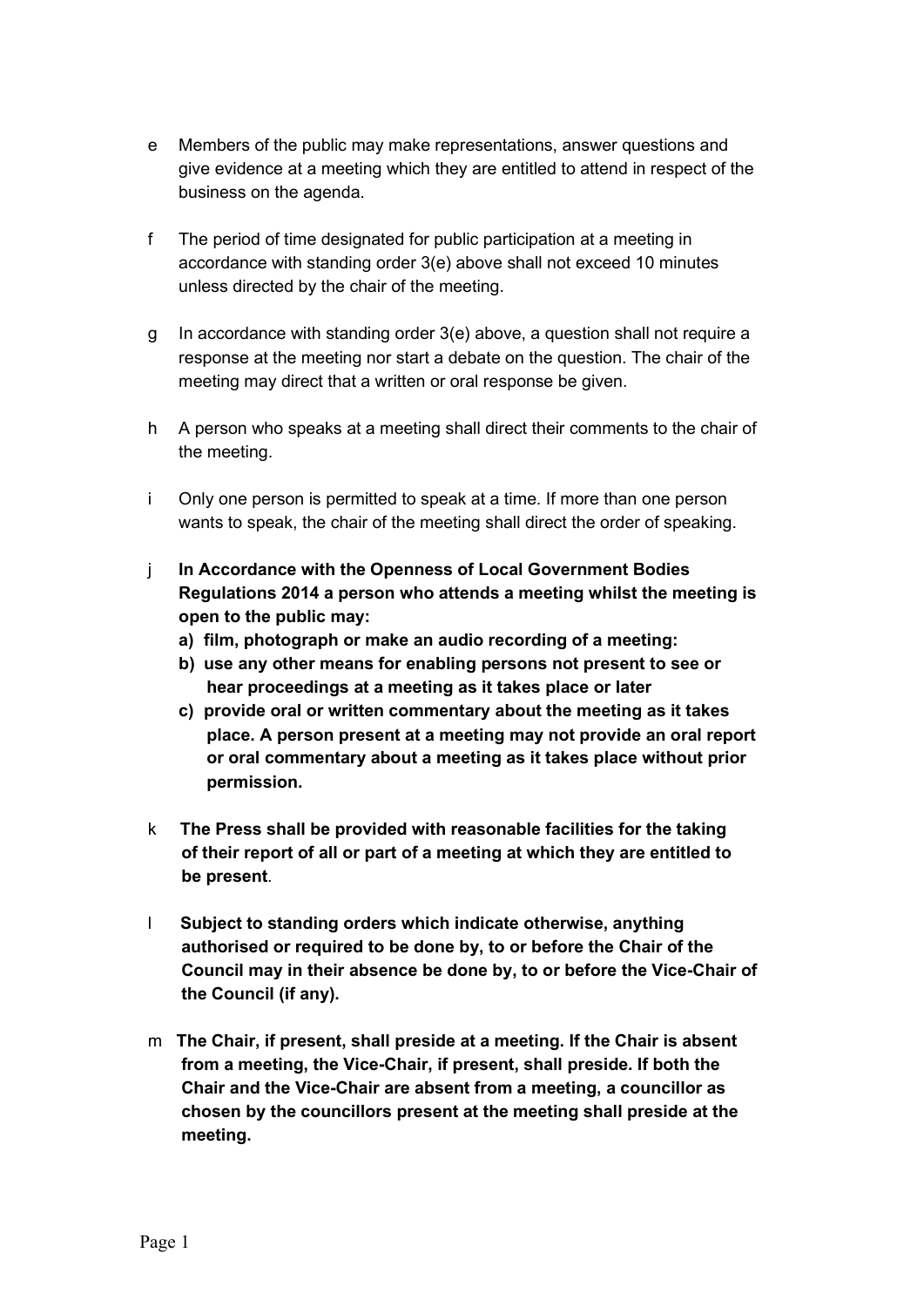- n Subject to a meeting being quorate, all questions at a meeting shall be decided by a majority of the councillors or councillors with voting rights present and voting.
- o The Chair of a meeting may give an original vote on any matter put to the vote, and in the case of an equality of votes, may exercise their casting vote, whether or not he gave an original vote. See standing orders 5(h) and (i) below for the different rules that apply in the election of the Chair of the Council at the annual meeting of the council.
- p Unless standing orders provide otherwise, voting on a question shall be by a show of hands. At the request of a councillor, the voting on any question shall be recorded, so as to show whether each councillor present and voting gave their vote for or against that question. A Councillor may also request for their own vote to be recorded. Such requests shall be made before moving on to the next item of business on the agenda.
- q The minutes of a meeting shall include an accurate record of the following:
	- i. the time and place of the meeting
	- ii. the names of councillors present and absent
	- iii. interests that have been declared by councillors and non-councillors with voting rights
	- iv. the grant of dispensations (if any) to councillors and non-councillors with voting rights
	- v. whether a councillor or non-councillor with voting rights left the meeting when matters that they held interests in were being considered
	- vi. if there was a public participation session; and
	- vii. the resolutions made
	- viii. a motion moved but not carried
- r A councillor or a non-councillor with voting rights who has a disclosable pecuniary interest or another interest as set out in the council's code of conduct in a matter being considered at a meeting is subject to statutory limitations or restrictions under the code on their right to participate and vote on that matter.
- s No business may be transacted at a meeting unless at least one-third of the whole number of members of the council are present and in no case shall the quorum of a meeting be less than eight.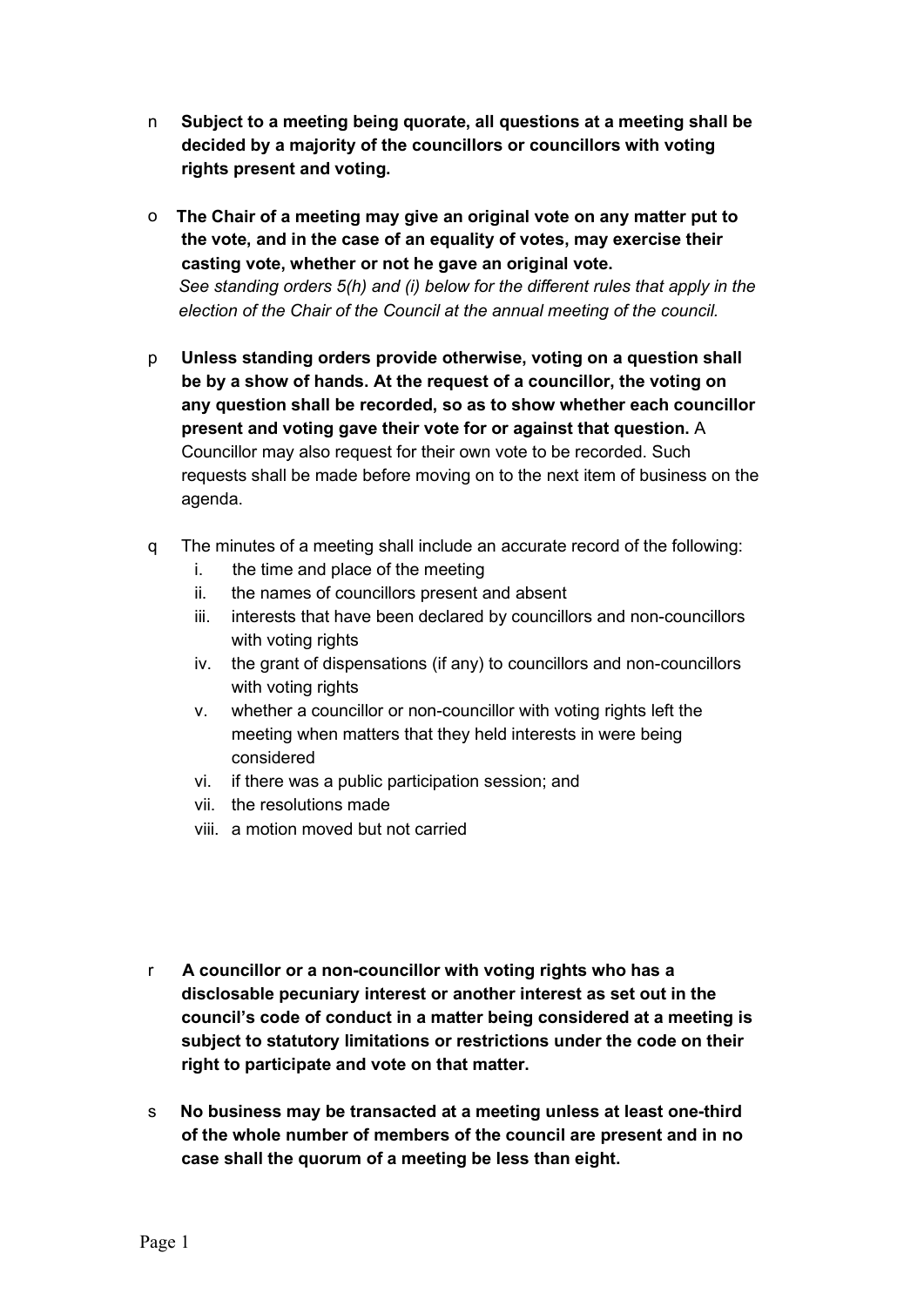See standing order 4c(vi) below for the quorum of a committee or subcommittee meeting.

- t If a meeting is or becomes inquorate no business shall be transacted and the meeting shall be closed. The business on the agenda for the meeting shall be adjourned to another meeting.
- u A meeting shall not exceed a period of 2.5 hours.

#### 4. Committees and sub-committees

- a The council may appoint a sub-committee (working party) whose terms of reference and members shall be determined by the council.
- b The members of a sub-committee (working party) may include noncouncillors unless it is a committee which regulates and controls the finances of the council. The members of a sub-committee may be made up of all non-councillors.
- c The council may appoint standing committees or other sub committees (working parties) as may be necessary, and:
	- i. shall determine their terms of reference
	- ii. shall determine the number and time of the ordinary meetings of a standing committee up until the date of the next annual meeting of full council
	- iii. shall permit a committee, other than in respect of the ordinary meetings of a committee, to determine the number and time of its meetings
	- iv. shall, subject to standing orders 4(b) above, appoint and determine the terms of office of members of such a committee
	- v. shall determine the chair and vice-chair of the committee
	- vi. shall determine the place, notice requirements and quorum for a meeting of a committee which shall be no less than one third of the members of the committee
	- vii. shall determine if the public and press may attend the meeting of a committee
	- viii. shall determine if the public may participate at a meeting of a committee
	- ix. may dissolve a committee.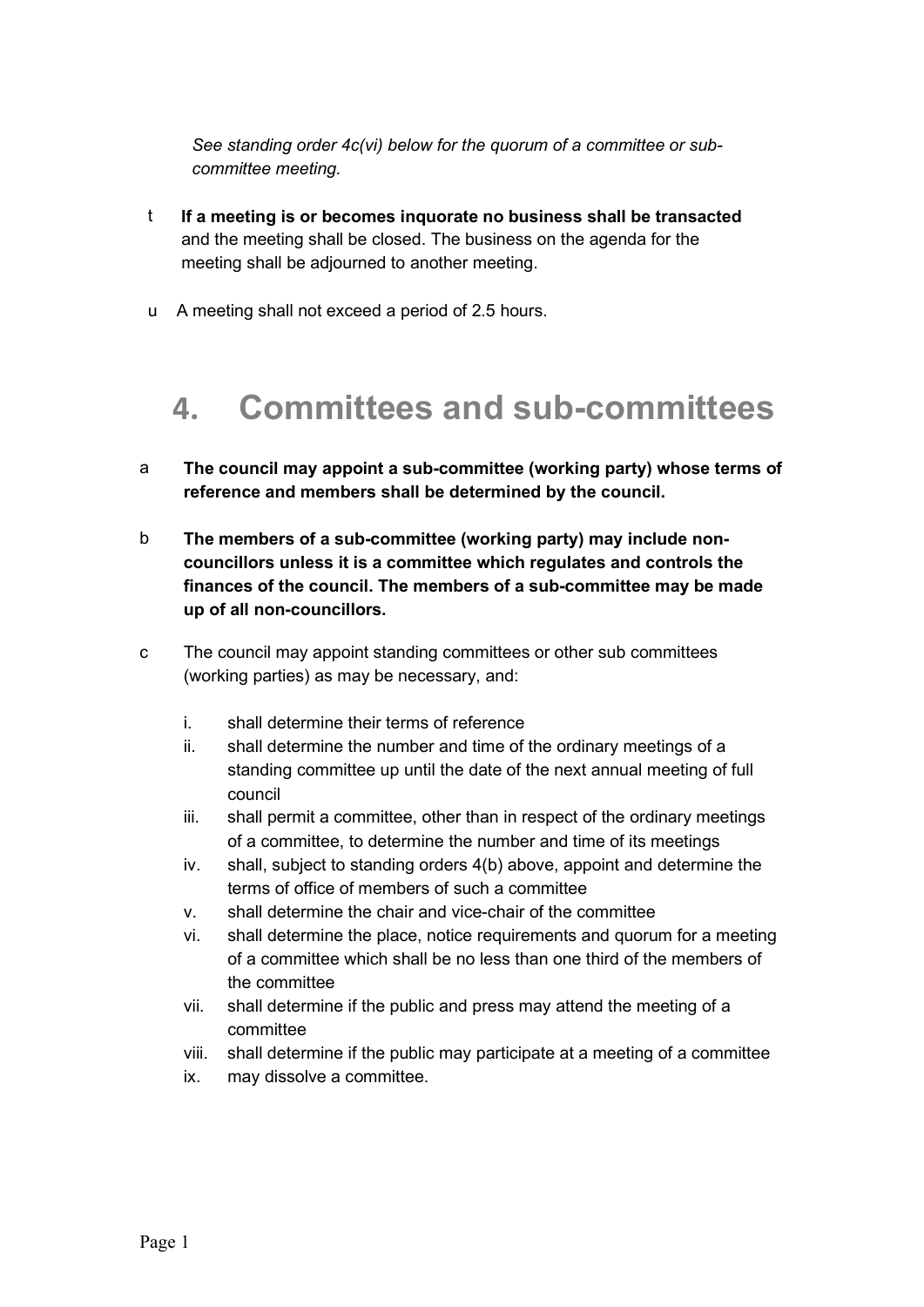# 5. Ordinary council meetings

- a In an election year, the annual meeting of the council shall be held on or within 14 days following the day on which the new councillors elected take office.
- b In a year which is not an election year, the annual meeting of a council shall be held on such day in May as the council may direct.
- c If no other time is fixed, the annual meeting of the council shall take place at 6.30pm.
- d In addition to the annual meeting of the council, at least three other **ordinary** meetings shall be held in each year on such dates and times as the council directs.
- e The first business conducted at the annual meeting of the council shall be the election of the Chair and Vice-Chair (if any) of the Council.
- f The Chair of the Council, unless they have resigned or becomes disqualified, shall continue in office and preside at the annual meeting until their successor is elected at the next annual meeting of the council.
- g The Vice-Chair of the Council, if any, unless they have resigned or becomes disqualified, shall hold office until immediately after the election of the Chair of the Council at the next annual meeting of the council.
- h In an election year, if the current Chair of the Council has not been re-elected as a member of the council, they shall preside at the meeting until a successor Chair of the Council has been elected. The current Chair of the Council shall not have an original vote in respect of the election of the new Chair of the Council but must give a casting vote in the case of an equality of votes.
- i In an election year, if the current Chair of the Council has been re-elected as a member of the council, he shall preside at the meeting until a new Chair of the Council has been elected. He may exercise an original vote in respect of the election of the new Chair of the Council and must give a casting vote in the case of an equality of votes.
- j Following the election of the Chair of the Council and Vice-Chair (if any) of the Council at the annual meeting of the council, the business of the annual meeting shall include:
	- i. In an election year, delivery by the Chair of the Council and councillors of their acceptance of office forms unless the council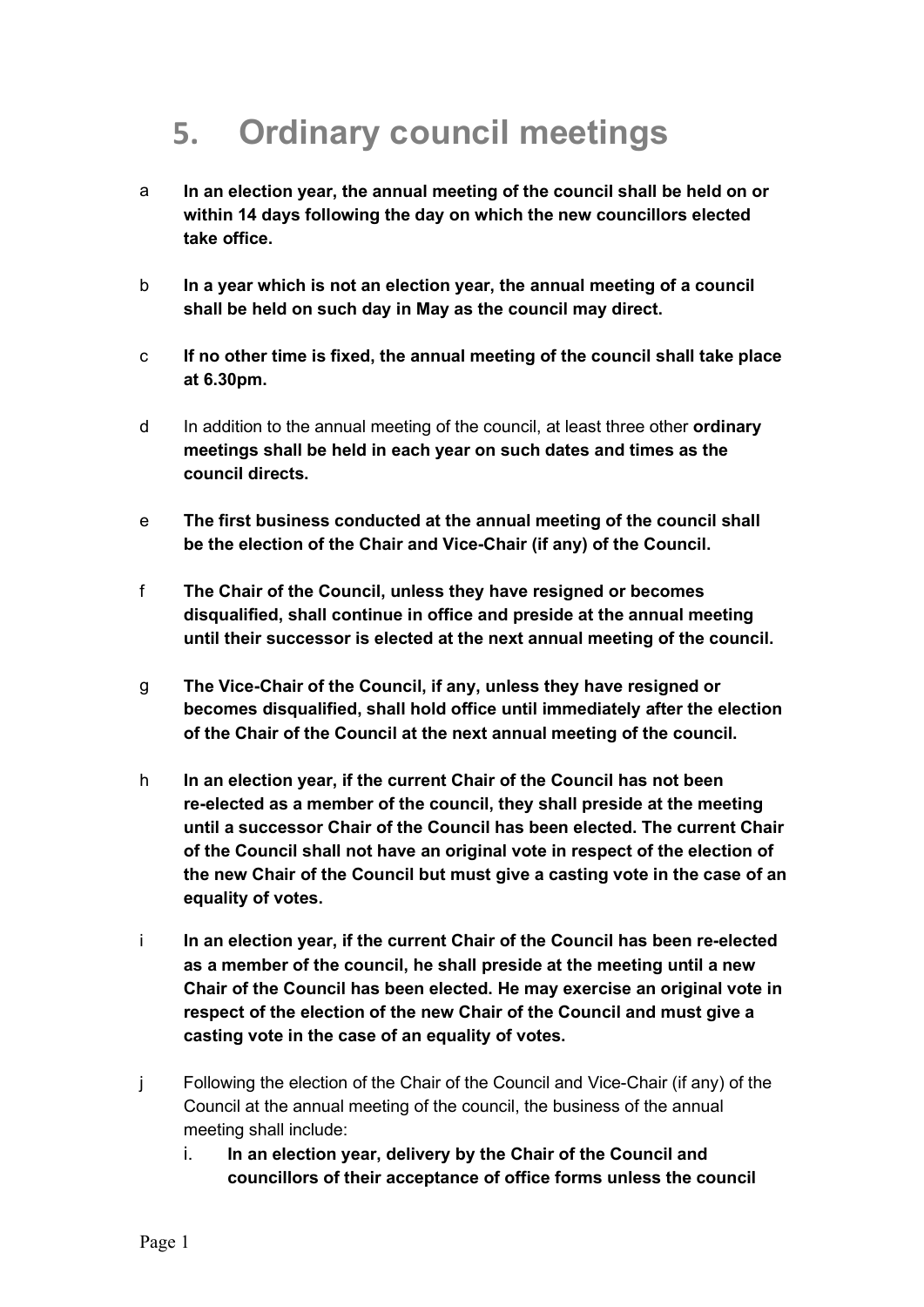resolves for this to be done at a later date. In a year which is not an election year, delivery by the Chair of the Council of their acceptance of office form unless the council resolves for this to be done at a later date;

- ii. Confirmation of the accuracy of the minutes of the last meeting of the council
- iii. Receipt of the minutes of the last meeting of a committee
- iv. Consideration of the recommendations made by a committee
- v. Review of delegation arrangements to committees, sub-committees (working parties)
- vi. Review of the terms of reference for committees
- vii. Appointment of members to existing committees
- viii. Appointment of any new committees in accordance with standing order 4 above
- ix. Appointment of the chair and vice-chair of committees
- x. Review and adoption of appropriate standing orders and financial regulations
- xi. Review of representation on or work with external bodies and arrangements for reporting back
- xii. In an election year, to make arrangements with a view to the council becoming eligible to exercise the general power of competence in the future
- xiii. Review of inventory of land and assets including buildings and office equipment
- xiv. Confirmation of arrangements for insurance cover in respect of all insured risks
- xv. Review of the council's and/or staff subscriptions to other bodies
- xvi. Review of the council's complaints procedure
- xvii. Review of the council's procedures for handling requests made under the Freedom of Information Act 2000 and the Data Protection legislation
- xviii. Review of the council's policy for dealing with the press/media
- xix. Review of the Council's employment policies and procedure
- xx. Review of the Council's expenditure incurred under Section 137 of the Local Government Act 1972
- xxi. Determine the time and place of meetings of the Council up to and including the next Annual Meeting.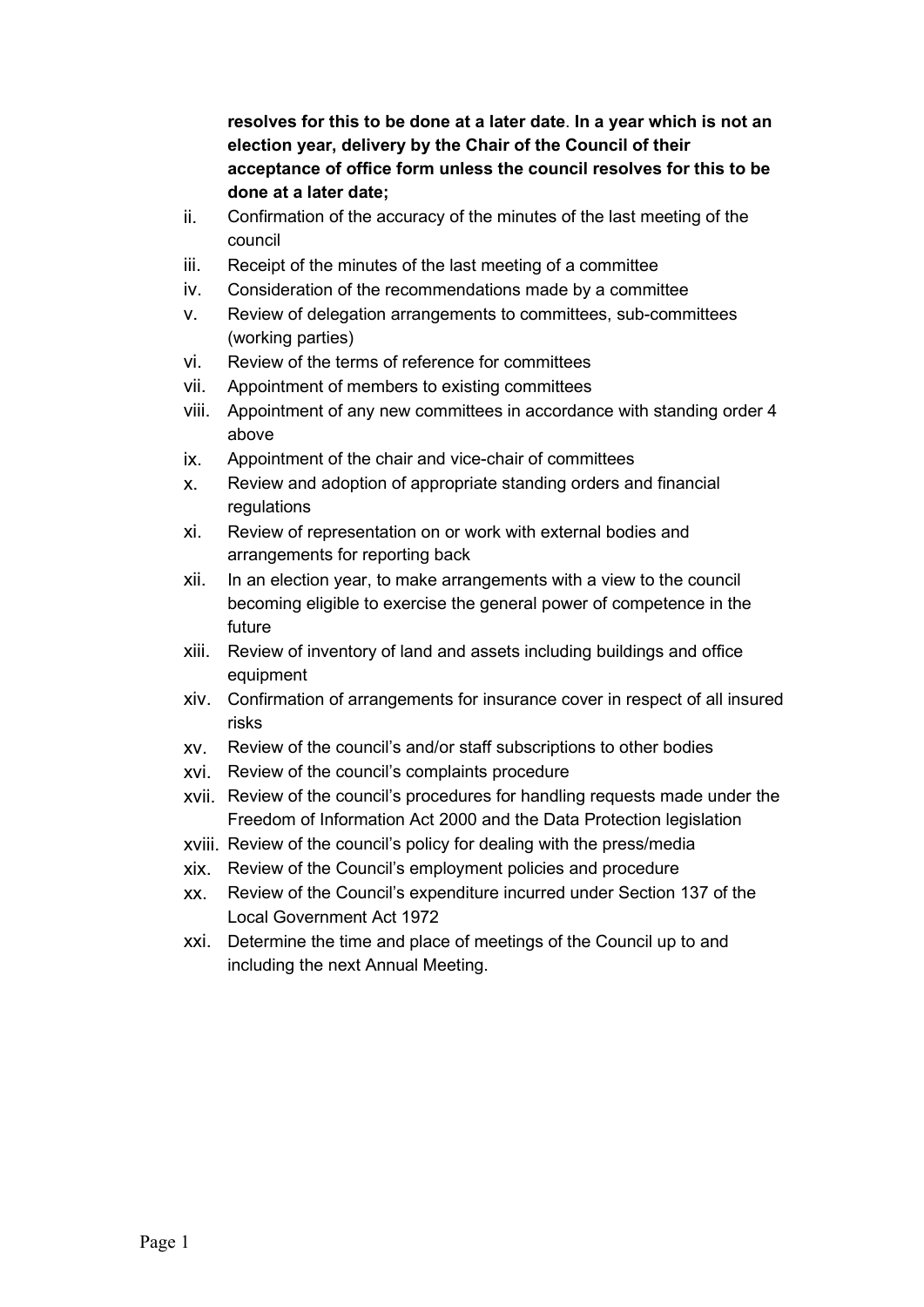#### 6. Extraordinary meetings of the council and committees and subcommittees

- a The Chair of the Council may convene an extraordinary meeting of the council at any time.
- b If the Chair of the Council does not or refuses to call an extraordinary meeting of the council within seven days of having been requested in writing to do so by two councillors, any two councillors may convene an extraordinary meeting of the council. The public notice giving the time, place and agenda for such a meeting must be signed by the two councillors.
- c The Chair of a committee may convene an extraordinary meeting of a committee.
- d If the Chair of a committee does not call an extraordinary meeting within 5 days of being requested to do so by members of the committee, any 4 members of the committee may convene an extraordinary meeting of a committee.

### 7. Previous resolutions

- a A resolution shall not be reversed within six months except either by a special motion, which requires written notice by at least 18 councillors to be given to the Proper Officer in accordance with standing order 9 below.
- b When a motion moved pursuant to standing order 7(a) above has been disposed of, no similar motion may be moved within a further six months.

# 8. Voting on appointments

a Where more than two persons have been nominated for a position to be filled by the council and none of those persons has received an absolute majority of votes in their favour, the name of the person having the least number of votes shall be struck off the list and a fresh vote taken. This process shall continue until a majority of votes is given in favour of one person. A tie in votes may be settled by the casting vote exercisable by the chair of the meeting.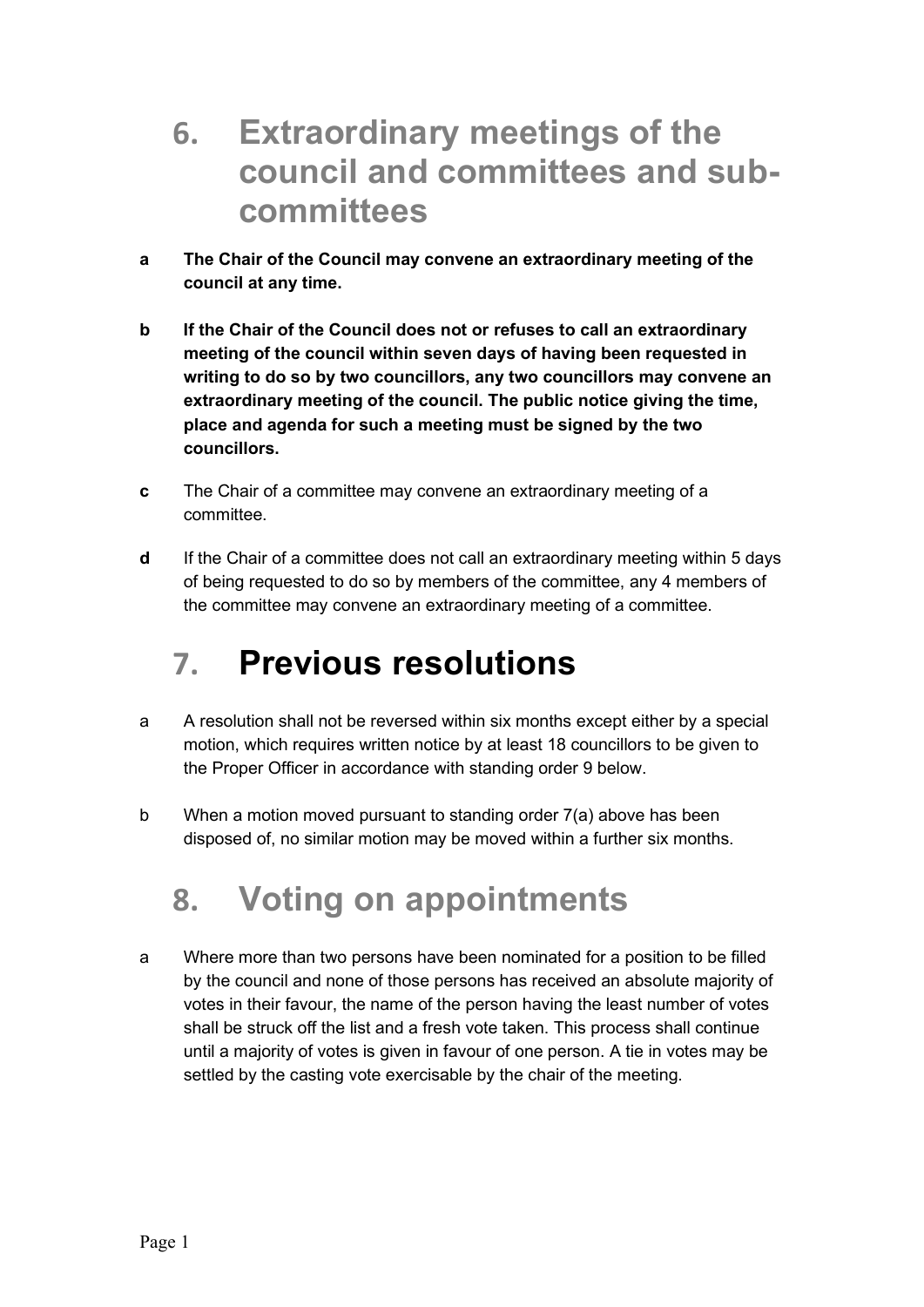### 9. Motions for a meeting that require written notice to be given to the Proper Officer

- a A motion shall relate to the responsibilities of the meeting which it is tabled for and in any event shall relate to the performance of the council's statutory functions, powers and obligations or an issue which specifically affects the council's area or its residents.
- b No motion may be moved at a meeting unless it is on the agenda and the mover has given written notice of its wording to the Proper Officer at least 5 working days before the meeting.
- c The Proper Officer may, before including a motion on the agenda received in accordance with standing order 9(b) above, correct obvious grammatical or typographical errors in the wording of the motion.
- d If the Proper Officer considers the wording of a motion received in accordance with standing order 9(b) above is not clear in meaning, the motion shall be rejected until the mover of the motion resubmits it in writing to the Proper Officer so that it can be understood at least 5 working days before the meeting.
- e If the wording or subject of a proposed motion is considered improper, the Proper Officer shall consult with the chairman of the forthcoming meeting or, as the case may be, the councillors who have convened the meeting, to consider whether the motion shall be included in the agenda or rejected.
- f Subject to standing order 9(e) above, the decision of the Proper Officer as to whether or not to include the motion on the agenda shall be final.

#### 10. Motions at a meeting that do not require written notice

- a The following motions may be moved at a meeting without written notice to the Proper Officer;
	- i. to correct an inaccuracy in the draft minutes of a meeting
	- ii. to move to a vote
	- iii. to defer consideration of a motion
	- iv. to refer a motion to a particular committee or sub-committee
	- v. to appoint a person to preside at a meeting
	- vi. to change the order of business on the agenda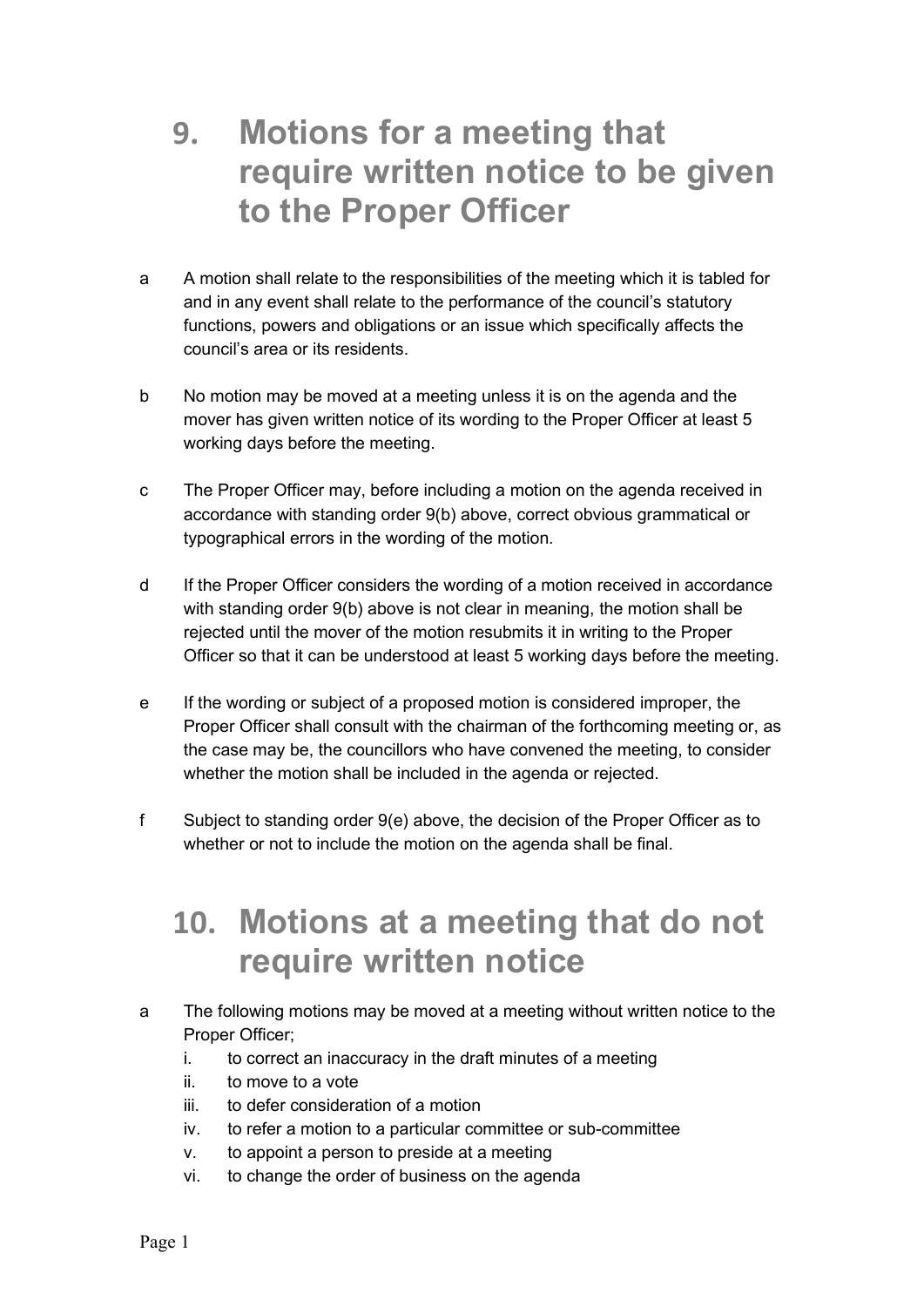- vii. to proceed to the next business on the agenda
- viii. to require or adopt a written report
- ix. to appoint a committee or sub-committee and their members
- x. to extend the time limits for speaking
- xi. to exclude the press and public from a meeting in respect of confidential or sensitive information which is prejudicial to the public interest
- xii. to not hear further from a councillor or a member of the public
- xiii. to exclude a councillor or member of the public for disorderly conduct
- xiv. to temporarily suspend the meeting
- xv. to suspend a particular standing order (unless it reflects mandatory statutory requirements)
- xvi. to adjourn the meeting
- xvii. to close a meeting
- xviii. to challenge or remove the chair from chairing the meeting.

# 11. Handling confidential or sensitive information

- a The agenda, papers that support the agenda and the minutes of a meeting shall not disclose confidential information.
- b No member of the council shall disclose to any person, not a member of the council any business declared to be confidential by the council, committee or sub-committee (working party).
- c Any member in breach of the provision of paragraph 11(b) shall be subject to the council's code of conduct.

#### 12. Minutes

- a If the draft minutes of a preceding meeting have been served on councillors with the agenda to attend the meeting at which they are due to be approved for accuracy, they shall be taken as read.
- b There shall be no discussion about the draft minutes of a preceding meeting except in relation to their accuracy. A motion to correct an inaccuracy in the draft minutes shall be moved in accordance with standing order 10(a)(i) above.
- c The accuracy of draft minutes, including any amendment(s) made to them, shall be confirmed by resolution and shall be signed by the chair of the meeting and stand as an accurate record of the meeting to which the minutes relate.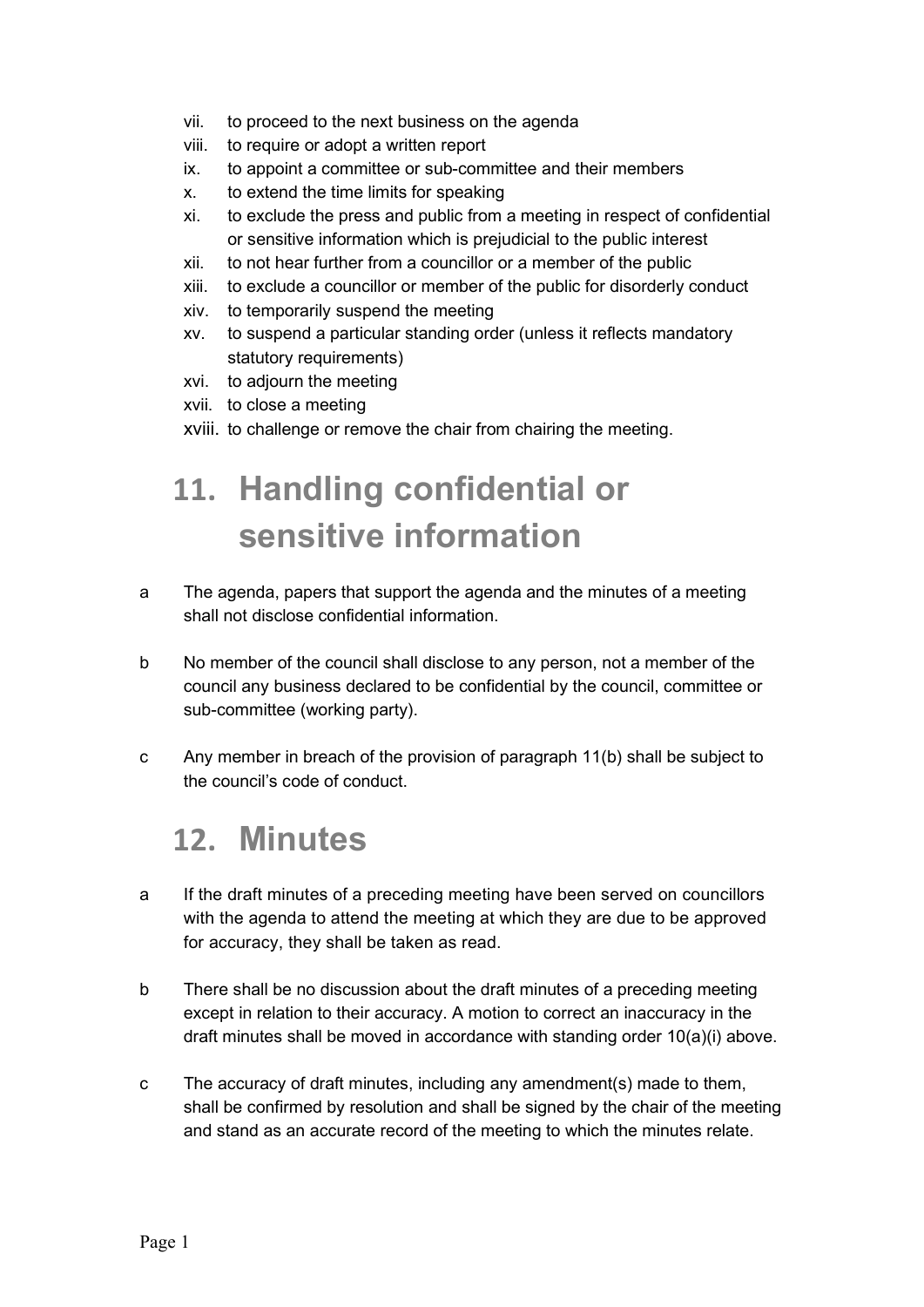# 13. Code of conduct and dispensations

See also standing order 3(r) above.

- a All councillors shall observe the code of conduct adopted by the council.
- b Unless he has been granted a dispensation, a councillor shall withdraw from a meeting when it is considering a matter in which he has a disclosable pecuniary interest. He may return to the meeting after it has considered the matter in which he had the interest.
- c Unless he has been granted a dispensation, a councillor shall withdraw from a meeting when it is considering a matter in which he has another interest, if so required by the council's code of conduct. He may return to the meeting after it has considered the matter in which he had the interest.
- d Dispensation requests shall be in writing and submitted to the Proper **Officer** as soon as possible before the meeting.
- e A decision as to whether to grant a dispensation shall be made by the Proper Officer.
- f A dispensation request shall confirm:
	- i. the description and the nature of the disclosable pecuniary interest or other interest to which the request for the dispensation relates
	- ii. whether the dispensation is required to participate at a meeting in a discussion only or a discussion and a vote
	- iii. the date of the meeting or the period (not exceeding four years) for which the dispensation is sought; and
	- iv. an explanation as to why the dispensation is sought.
- g Subject to standing orders 13(d) and (f) above, dispensations requests shall be considered by the Proper Officer before the meeting.
- h A dispensation may be granted in accordance with standing order 13(e) above if having regard to all relevant circumstances the following applies:
	- a. without the dispensation the number of persons prohibited from participating in the particular business would be so great a proportion of the meeting transacting the business as to impede the transaction of the business or
	- b. granting the dispensation is in the interests of persons living in the council's area or
	- c. it is otherwise appropriate to grant a dispensation.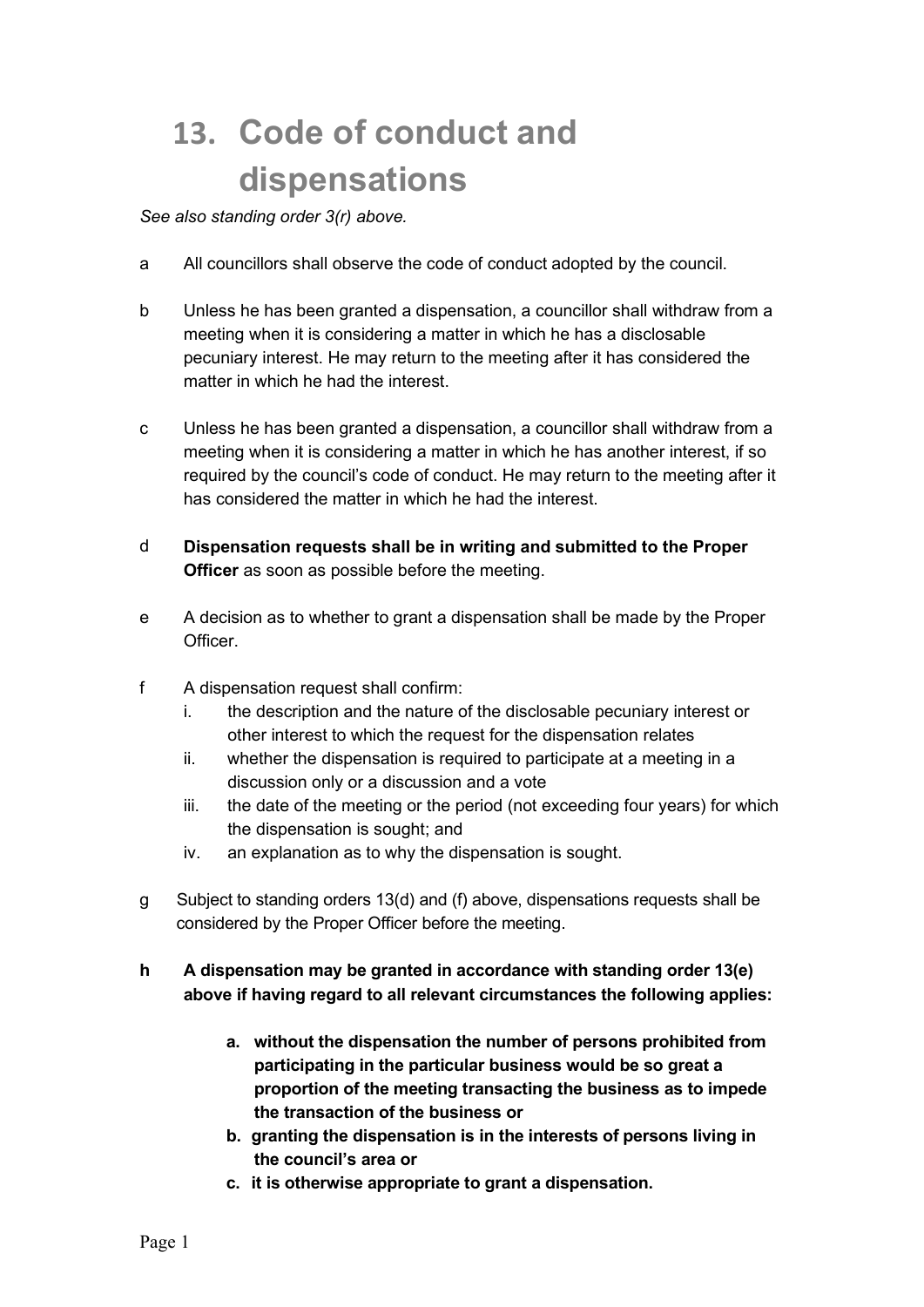# 14. Code of conduct complaints

- a Upon notification by the Borough Council that it is dealing with a complaint that a councillor has breached the council's code of conduct, the Proper Officer shall, subject to standing order 11 above, report this to the council.
- b Where the notification in standing order 14(a) above relates to a complaint made by the Proper Officer, the Proper Officer shall notify the Chair of Council of this fact, and the Chair shall nominate another staff member to assume the duties of the Proper Officer in relation to the complaint until it has been determined and the council has agreed what action, if any, to take in accordance with standing order 14(d) below].
- c The council may:
	- i. provide information or evidence where such disclosure is necessary to progress an investigation of the complaint or is required by law
	- ii. seek information relevant to the complaint from the person or body with statutory responsibility for investigation of the matter
- d Upon notification by the Borough Council that a councillor has breached the council's code of conduct, the council shall consider what, if any, action to take against them. Such action excludes disqualification or suspension from office.

#### 15. Proper Officer

- a The Proper Officer shall be either (i) the Clerk or (ii) or other staff member(s) nominated by the council to undertake the work of the Proper Officer when the Proper Officer is absent.
- b The Proper Officer shall:
	- i. at least three clear days before a meeting of the council or a committee serve on councillors by appropriate method being:
		- 1) by delivery or post at their usual place of residence or
		- 2) where a member has given written consent transmitted in electronic form to a particular electronic address an authenticated summons confirming the time, place and the agenda. Authenticated means signed or otherwise authenticated in such a manner as the Proper Officer thinks fit
	- ii. give public notice of the time, place and agenda at least three clear days before a meeting of the council or a meeting of a committee (provided that the public notice with agenda of an extraordinary meeting of the council convened by councillors is signed by them) See standing order 3(b) above for the meaning of clear days for a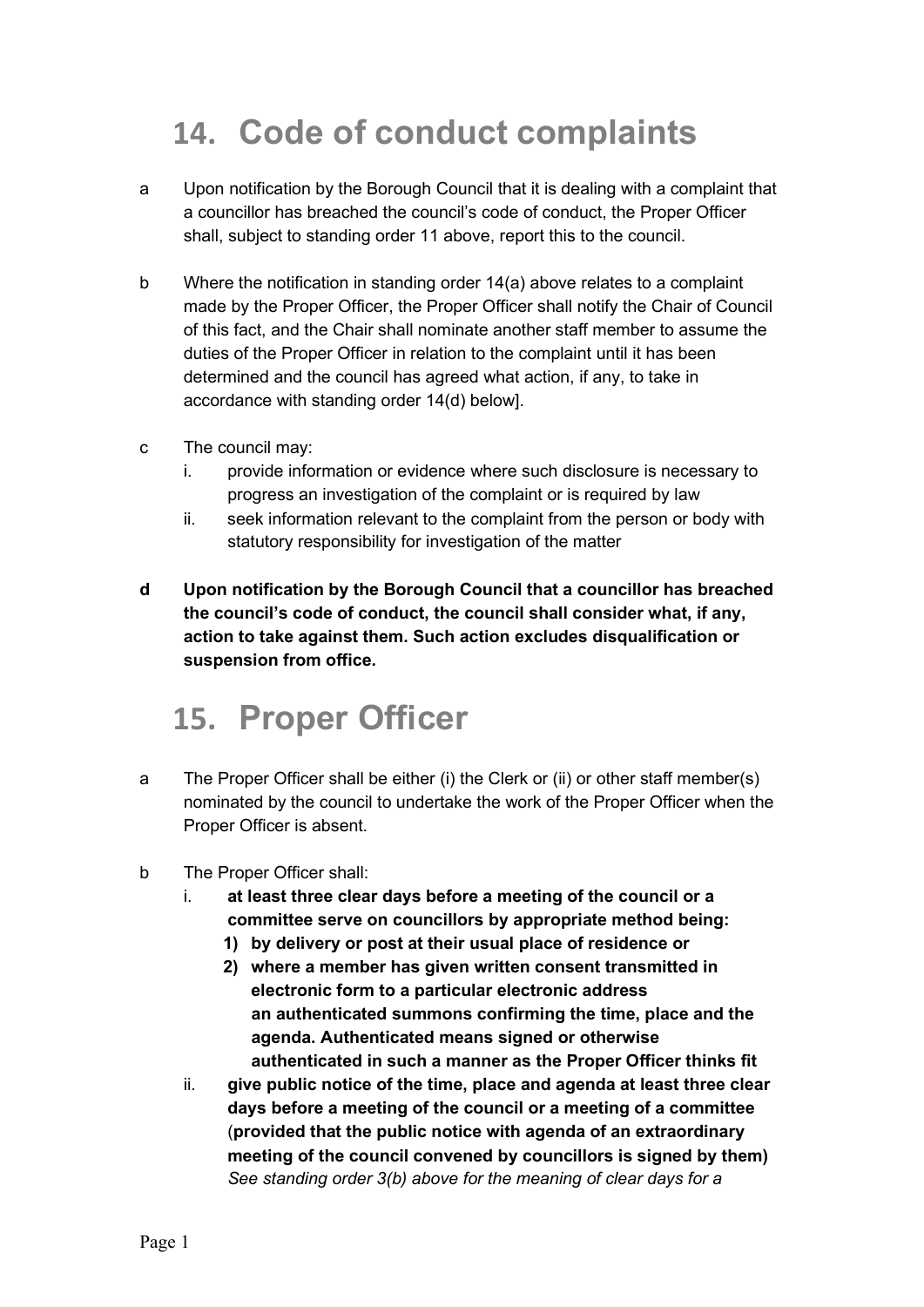meeting of a full council and standing order 3(c) above for a meeting of a committee.

- iii. subject to standing order 9 above, include on the agenda all motions in the order received unless a councillor has given written notice at least 7 days before the meeting confirming his withdrawal of it
- iv. convene a meeting of full council for the election of a new Chair of the Council, occasioned by a casual vacancy in his office
- v. facilitate inspection of the minute book by local government electors
- vi. receive and retain copies of byelaws made by other local authorities
- vii. retain acceptance of office forms from councillors
- viii. retain a copy of every councillor's register of interests
- ix. assist with responding to requests made under the Freedom of Information Act 2000 and rights exercisable under Data Protection legislation in accordance with and subject to the council's policies and procedures relating to the same
- x. receive and send general correspondence and notices on behalf of the council except where there is a resolution to the contrary
- xi. manage the organisation, storage of, access to and destruction of information held by the council in paper and electronic form
- xii. arrange for legal deeds to be executed See also standing order 22 below.
- xiii. arrange or manage the prompt authorisation, approval, and instruction regarding any payments to be made by the council in accordance with the council's financial regulations
- xiv. record every planning application notified to the council and the council's response to the local planning authority
- xv. refer all planning application received by the council to the Planning **Committee**
- xvi. manage access to information about the council via the publication scheme; and
- xvii. retain custody of the seal of the council (if any) which shall not be used without a resolution to that effect. See also standing order 22 below.

# 16. Responsible Financial Officer

a The council shall appoint appropriate staff member(s) to undertake the work of the Responsible Financial Officer when the Responsible Financial Officer is absent.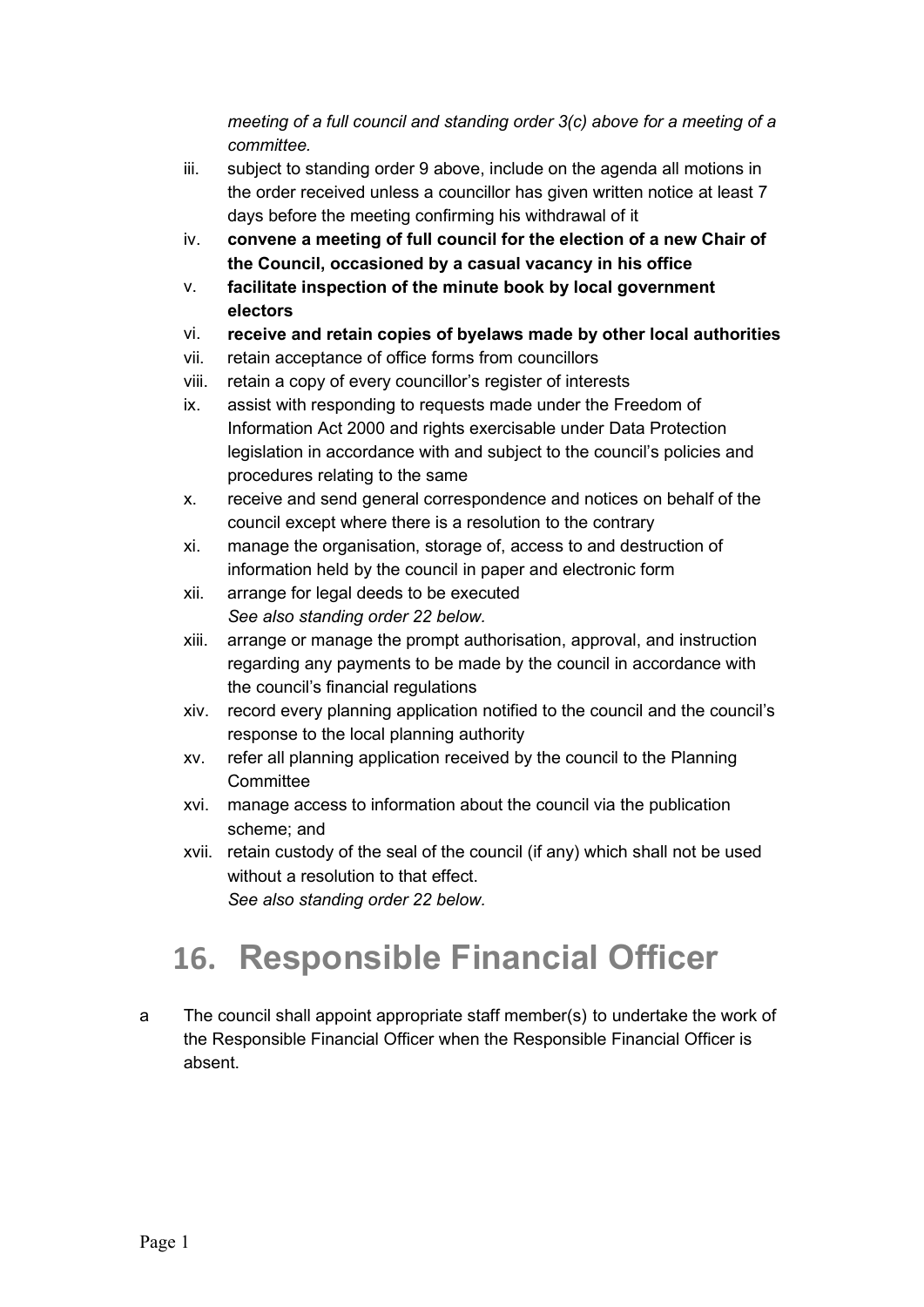# 17. Accounts and accounting statements

- a "Proper practices" in standing orders refer to the most recent version of Governance and Accountability for Local Councils – a Practitioners' Guide (England).
- b All payments by the council shall be authorised, approved and paid in accordance with the law, proper practices and the council's financial regulations.
- c The Responsible Financial Officer shall supply to each councillor as soon as practicable after 30 June, 30 September and 31 December in each year a statement to summarise:
	- i. the council's receipts and payments for each quarter
	- ii. the council's aggregate receipts and payments for the year to date
	- iii. the balances held at the end of the quarter being reported

and which includes a comparison with the budget for the financial year and highlights any actual or potential overspends.

- d As soon as possible after the financial year end at 31 March, the Responsible Financial Officer shall provide:
	- i. each councillor with a statement summarising the council's receipts and payments for the last quarter and the year to date for information; and
	- ii. to the full council the accounting statements for the year in the form of Section 1 of the annual return, as required by proper practices, for consideration and approval.
- e The year end accounting statements shall be prepared in accordance with proper practices and applying the form of accounts determined by the council (receipts and payments, or income and expenditure) for a year to 31 March. A completed draft annual return shall be presented to each councillor before the end of the following month of May. The annual return of the council, which is subject to external audit, including the annual governance statement, shall be presented to council for consideration and formal approval before 30 June.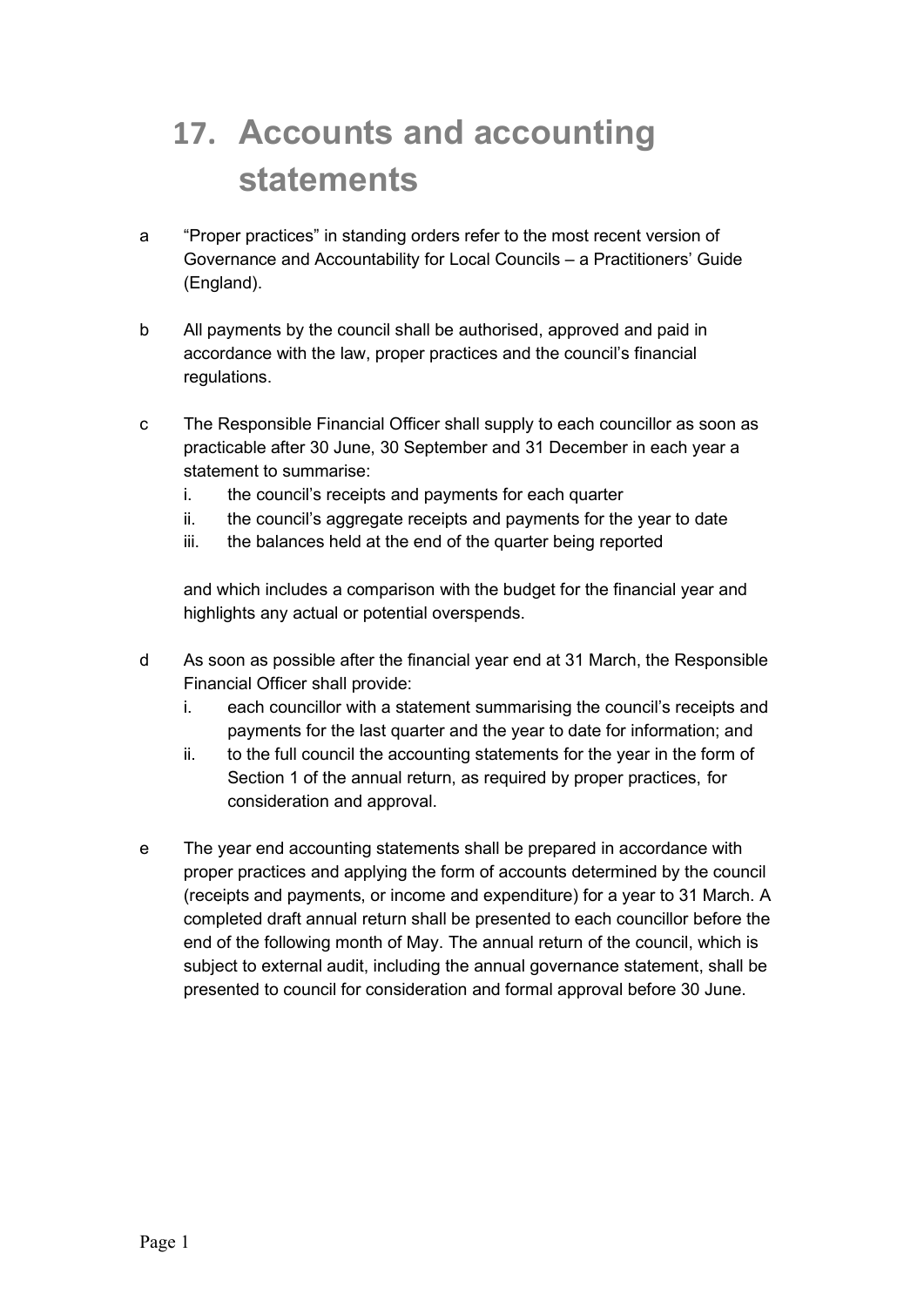# 18. Financial controls and procurement

- a The council shall consider and approve financial regulations drawn up by the Responsible Financial Officer, which shall include detailed arrangements in respect of the following:
	- i. the keeping of accounting records and systems of internal controls
	- ii. the assessment and management of financial risks faced by the council
	- iii. the work of the independent internal auditor in accordance with proper practices and the receipt of regular reports from the internal auditor, which shall be required at least annually
	- iv. the inspection and copying by councillors and local electors of the council's accounts and/or orders of payments; and
	- v. procurement policies (subject to standing order 18(c) below) including the setting of values for different procedures where a contract has an estimated value of less than £25,000.
- b Financial regulations shall be reviewed regularly and at least annually for fitness of purpose.
- c Financial regulations shall confirm that a proposed contract for the supply of goods, materials, services and the execution of works with an estimated value in excess of £25,000 shall be procured, on the basis of a formal tender as summarised in standing order 18(d) below.
- d Subject to additional requirements in the financial regulations of the council, the tender process for contracts for the supply of goods, materials, services or the execution of works shall include, as a minimum, the following steps:
	- i. a specification for the goods, materials, services or the execution of works shall be drawn up
	- ii. an invitation to tender shall be drawn up to confirm (i) the council's specification (ii) the time, date and address for the submission of tenders (iii) the date of the council's written response to the tender and (iv) the prohibition on prospective contractors contacting councillors or staff to encourage or support their tender outside the prescribed process. The Clerk must ensure that Articles 109 to 114 of the Public Contracts Regulations 2015 are complied with
	- iii. the invitation to tender shall be advertised on the Government Contract Finders website and in any other manner that is appropriate unless Paragraph 110 (5)(b) of the Public Contracts Regulations are invoked, in which case the reason for not advertising will be contained in the body of the resolution;
	- iv. tenders are to be submitted in writing in a sealed marked envelope addressed to the Proper Officer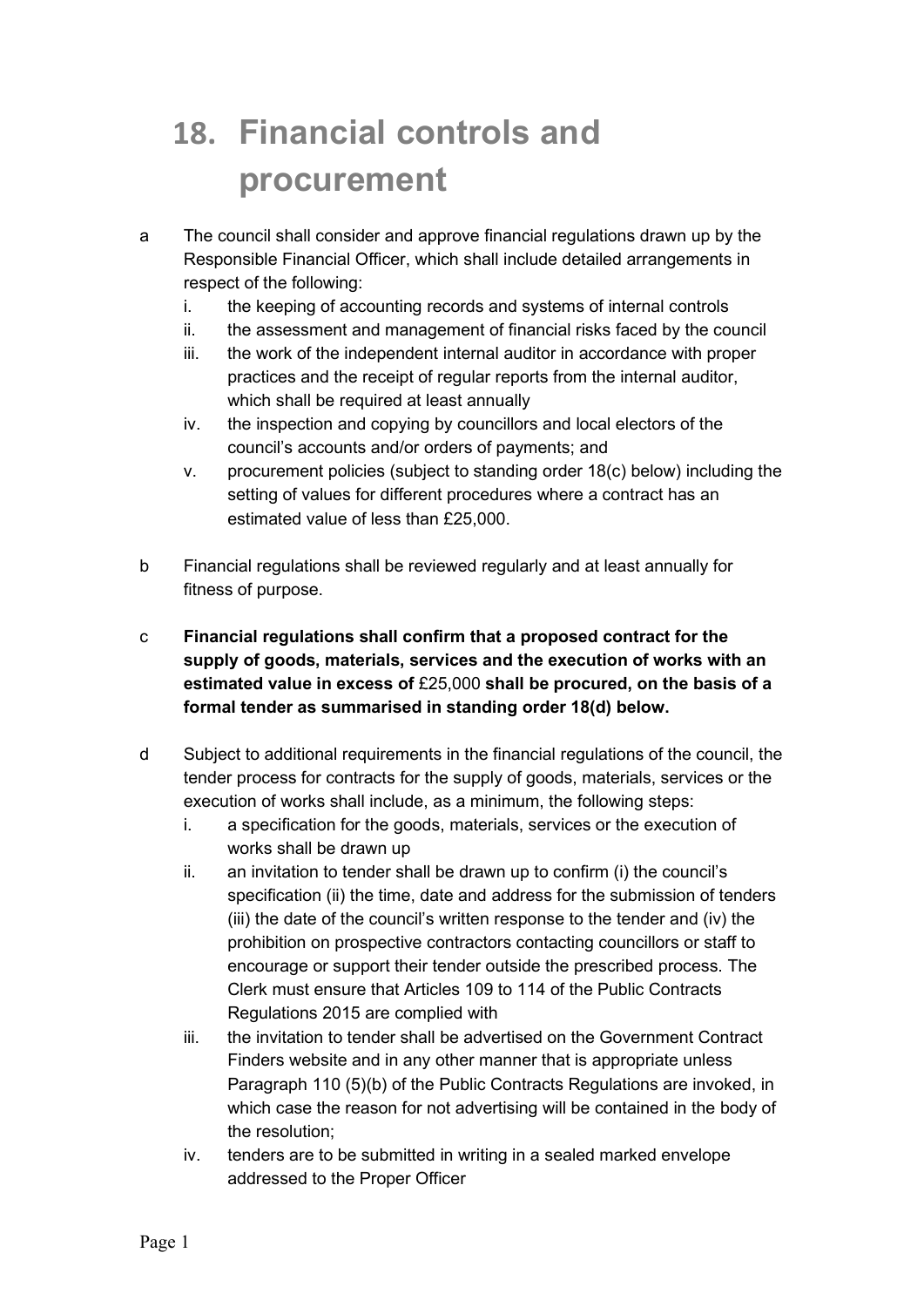- v. tenders shall be opened by the Proper Officer in the presence of at least one councillor after the deadline for submission of tenders has passed
- vi. tenders are to be reported to and considered by the appropriate meeting of the council or a committee or sub-committee with delegated responsibility.
- e Neither the council, nor a committee or a sub-committee with delegated responsibility for considering tenders, is bound to accept the lowest value tender.
- f A Public Contract regulated by the Public Contracts Regulations 2015 with an estimated value in excess of £181,302 for a public or supply contract in excess of £4,551,413 for a public works contract (or other thresholds determined by the European Commission every two years and published in the Official Journal of the European Union (OJEU)) shall comply with the relevant procurement procedures and other requirements in the Public Contracts Regulations 2015 which include advertising the contract opportunity on the Contract Finder website and in OJEU.
- g A Public contract in connection with the supply of gas, heat, electricity, drinking water, transport services or postal services to the public; or provision of a port or airport; or the exploration for or extraction of gas oil or solid fuel with an estimated value in excess of £363,424 for a supply, services or design contract; or £820,370 for a social and other specific services contract (or other thresholds determined by the European Commission every two years and published in OJEU) shall comply with the relevant procurement and other requirements in the Utilities Contracts Regulations 2016.

# 19. Handling staff matters

- a A matter personal to a member of staff is subject to standing order 11 above.
- b The Chair of the council and the vice-chair shall conduct a review of the performance and annual appraisal of the work of Clerk. The review and appraisal shall be reported in writing and is subject to approval by resolution.
- c Subject to the council's policy regarding the handling of grievance matters, the Clerk shall contact the chair of council or in their absence, the vice-chair of council in respect of an informal or formal grievance matter, and this matter shall be reported back and progressed by resolution of the Council.
- d Subject to the council's policy regarding the handling of grievance matters, if an informal or formal grievance matter raised by Clerk relates to the chair or vicechair of the council, this shall be communicated to another member of the Council and progressed by resolution of the Council.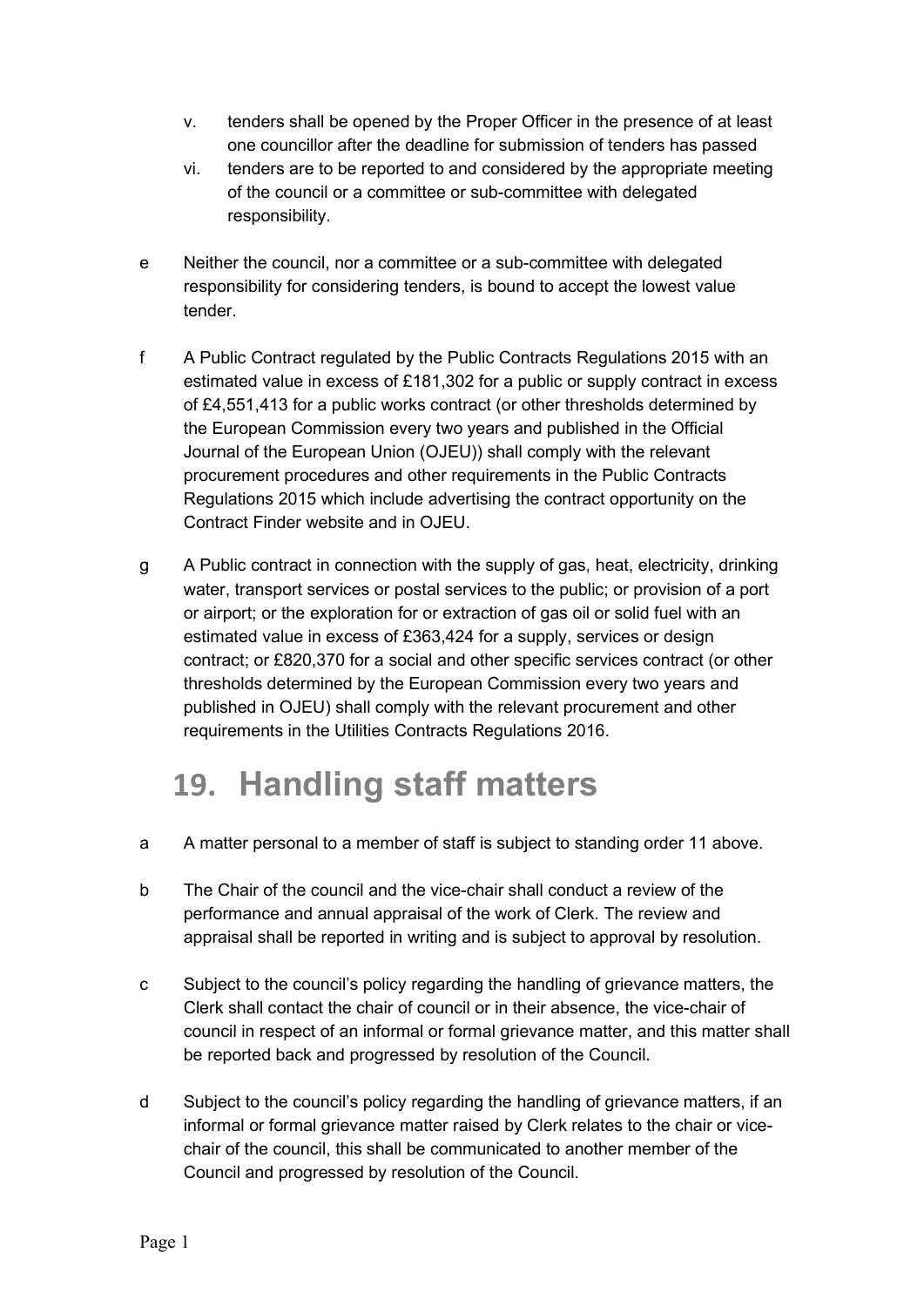- e Any persons responsible for all or part of the management of staff shall treat the written records of all meetings relating to their performance, capabilities, grievance or disciplinary matters as confidential and secure.
- f The Council shall keep all written records relating to employees secure. All paper records shall be secured and locked. and electronic records shall be password protected and encrypted.
- g Only persons with line management responsibilities shall have access to staff records referred to in standing orders 19(f).
- h Access and means of access by keys and/or computer passwords to records of employment referred to in standing orders 19(f) and (g) above shall be provided only to the Clerk and the Chair of the Council.

#### 20. Requests for information

- a In accordance with freedom of information legislation, the Council shall publish information in accordance with its publication scheme and respond to requests for information held by the Council.
- b The Council shall publish information in accordance with the requirements of the Local Government (Transparency Requirements) (England) Regulations 2015.
- c Correspondence from, and notices served by, the Information Commissioner shall be referred by the Proper Officer to the chair of the Council. The Council shall have the power to do anything to facilitate compliance with the Freedom of Information Act 2000.

# 21. Relations with the press/media/outside bodies

- a Requests from the press or other media for an oral or written comment or statement from the Council, its councillors or staff shall be handled in accordance with the Council's policy in respect of dealing with the press and/or other media.
- b Official media contact shall be handled by the Chair, or in absence the Vice-Chair or the Clerk.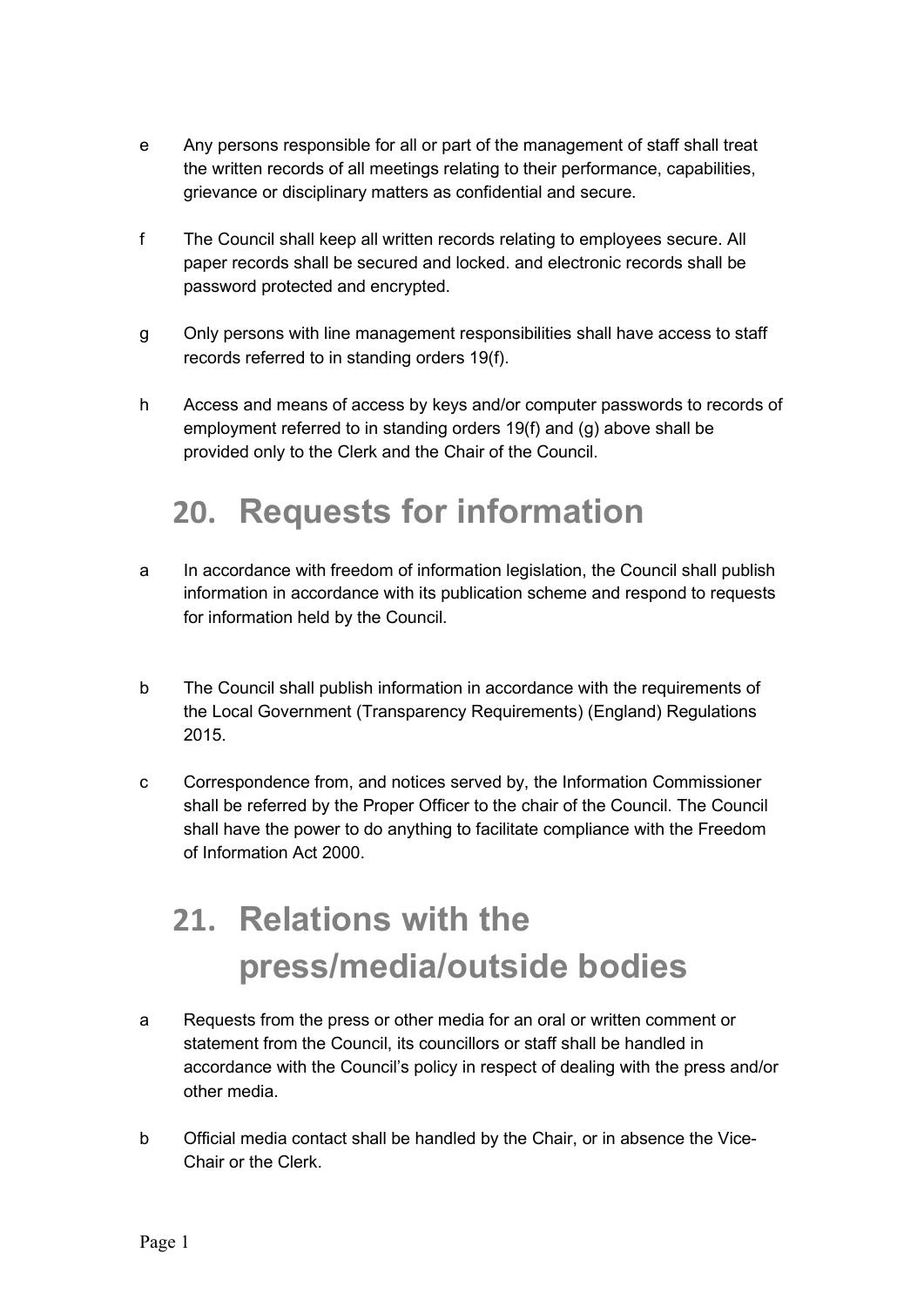c When representing the Council, no Councillors shall provide oral or written statements, or written articles to the press or other media or outside bodies without the authority of the Council.

# 22. Execution and sealing of legal deeds

#### See also standing orders 15(b)(xii) and (xvii) above.

- a A legal deed shall not be executed on behalf of the council unless authorised by a resolution.
- b Subject to standing order 22(a) above, any two councillors may sign, on behalf of the council, any deed required by law and the Proper Officer shall witness their signatures

#### 23. Communicating with Borough councillors

a An invitation to attend a meeting of the council shall be sent, together with the agenda, to the ward councillor(s) of Swindon Borough Council.

# 24. Restrictions on councillor activities

#### a. Unless authorised by a resolution, no councillor shall:

- i. inspect any land and/or premises which the council has a right or duty to inspect
- ii. issue purchase orders
- iii. instruct or give direction to any individual member of staff.

# 25. Data Protection Legislation

- a The Council shall have policies and procedures in place to respond to an individual exercising statutory rights concerning their personal data.
- b The Council shall have a written policy in place to respond to managing a personal data breach.